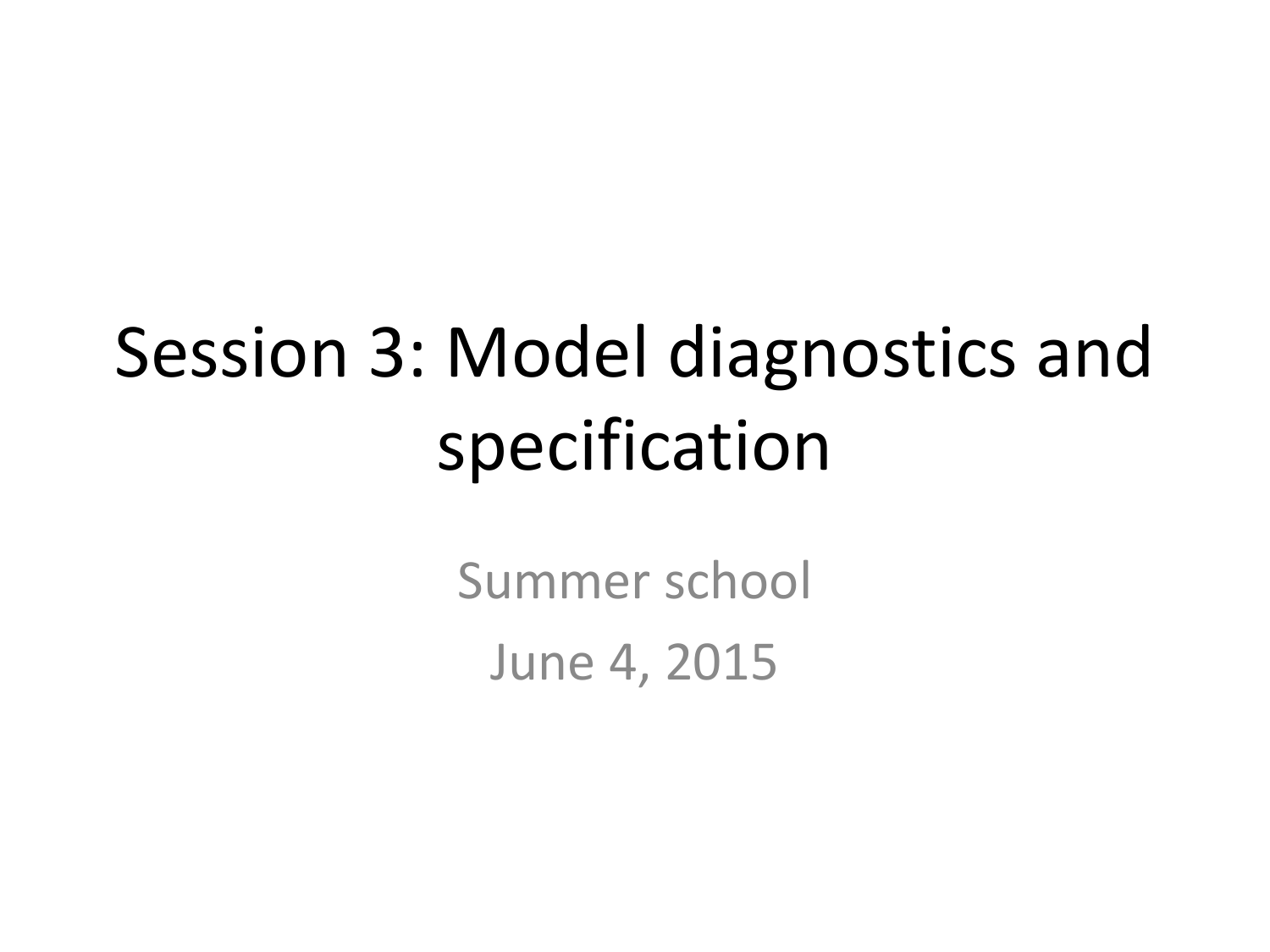**Testing the Stability**  
\n
$$
\hat{Y}_t = 62.4226 + 0.0376X_t
$$
\nt = (4.8917) (8.8937)  
\n
$$
R^2 = 0.7672 \text{ RSS}_3 = 23,248.30 \text{ df}=24
$$
\n1970-1981 
$$
Y_t = \lambda_1 + \lambda_2 X_t + u_{1t} \quad n_1 = 12
$$
\n1982-1995 
$$
Y_t = \gamma_1 + \gamma_2 X_t + u_{2t} \quad n_2 = 14
$$
\n1970-1995 
$$
Y_t = \alpha_1 + \alpha_2 X_t + u_t \quad n = 26
$$

$$
\alpha_1 = \gamma_1 = \lambda_1 \qquad \qquad \alpha_2 = \gamma_2 = \lambda_2
$$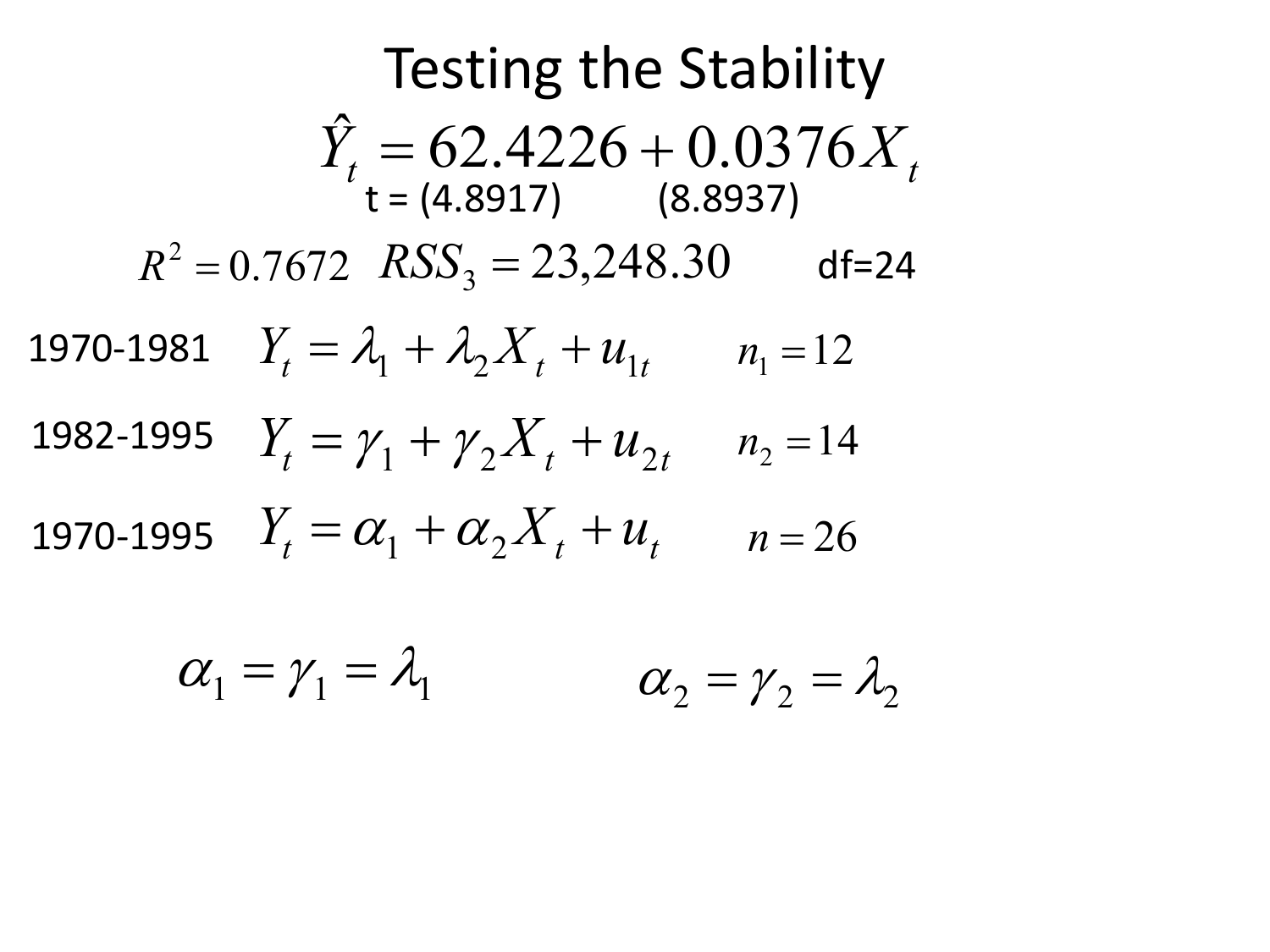**Testing the Stability**  
\n
$$
\hat{Y}_t = 62.4226 + 0.0376X_t
$$
  
\nt = (4.8917) (8.8937)  
\n $R^2 = 0.7672$  RSS<sub>3</sub> = 23,248.30 df=24

$$
\hat{Y}_t = 1.0161 + 0.0803X_t
$$
  
\nt = (0.0873) (9.6015)  
\n
$$
R^2 = 0.9021 \quad RSS_3 = 1785.032 \quad \text{df=10}
$$

$$
\hat{Y}_t = 153.4947 + 0.0148X_t
$$
  
\nt = (4.6922) (1.7707)  
\n
$$
R^2 = 0.2971 \text{ RSS}_3 = 10,005.22 \text{ df=12}
$$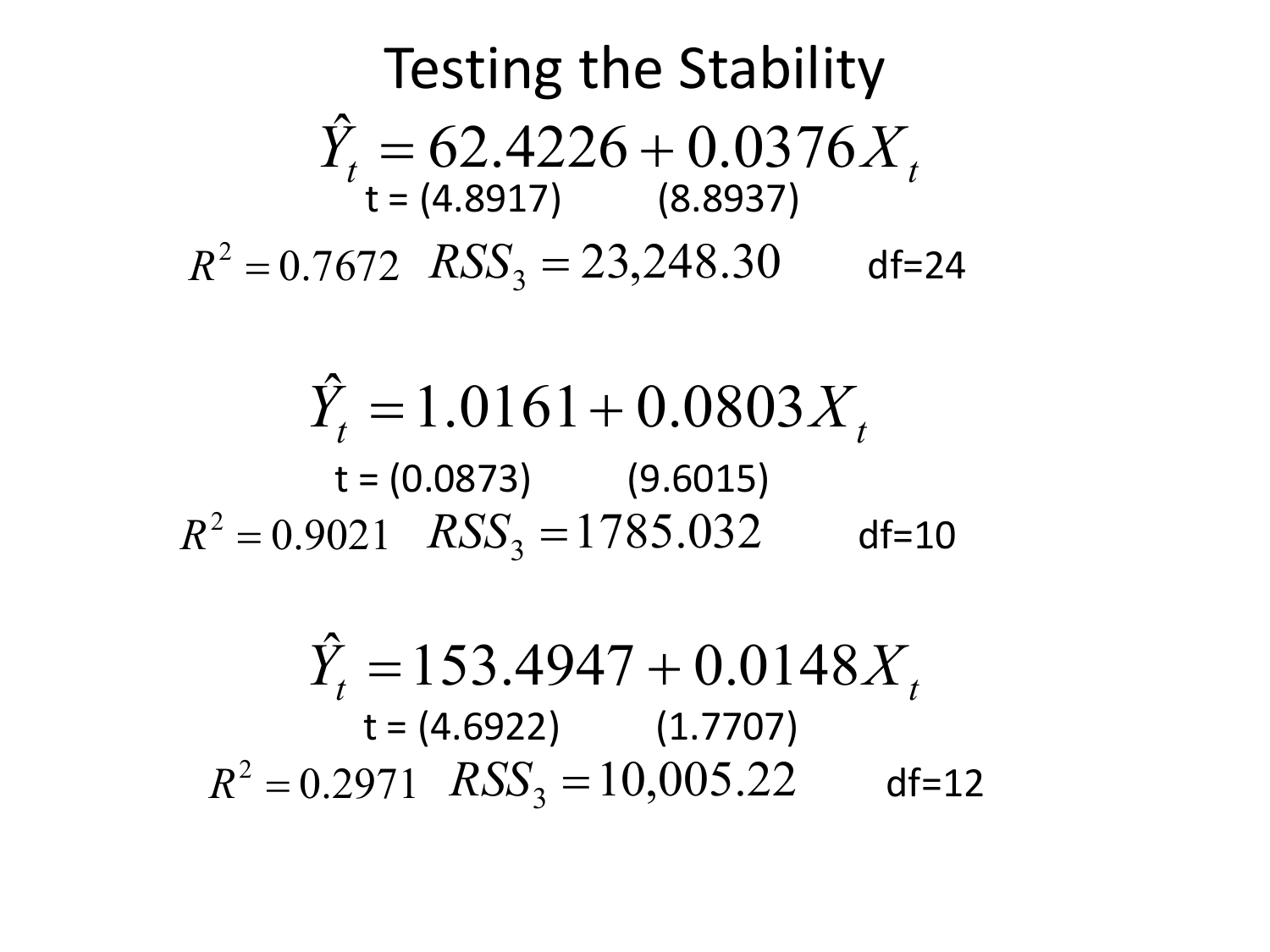#### Testing the Stability: Chow Test

Assumptions

$$
u_{1t} \approx NID(0, \sigma^2)
$$
  $u_{2t} \approx NID(0, \sigma^2)$ 

Mechanics

 $RSS_{IR} = RSS_1 + RSS_2$   $df = (n_1 + n_2 - 2k)$ 

$$
F = \frac{(RSS_R - RSS_{UR})/k}{RSS_{UR}/(n_1 + n_2 - 2k)} \approx F_{[k, (n_1 + n_2 - 2k)]}
$$

$$
F = \frac{(23,248.3 - 11,790.252)/2}{11,790.252/22} = 10.69
$$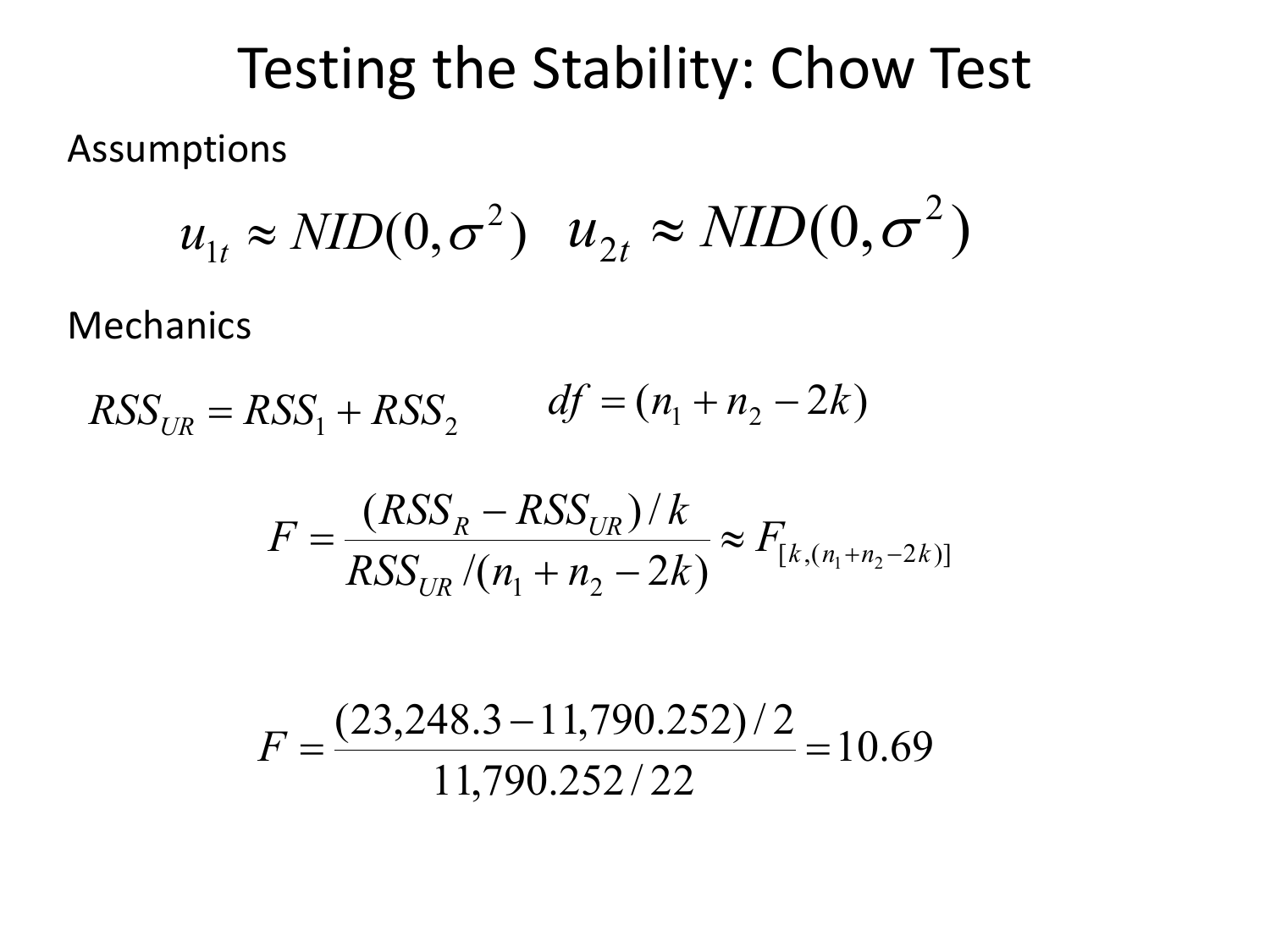### Testing the Stability: Chow Test

$$
\sigma_1^2 = \frac{RSS_1}{n_1 - 2} = \frac{1785.032}{10} = 178.5032
$$

$$
\sigma_2^2 = \frac{RSS_1}{n_2 - 2} = \frac{10,005.22}{12} = 833.7683
$$

$$
\frac{\hat{\sigma}_1^2 / \sigma_1^2}{\hat{\sigma}_2^2 / \sigma_2^2} \approx F_{[(n_1 - k), (n_2 - k)]}
$$

2 2 2 1  $\hat{z}$  $\hat{z}$ σ

$$
F = \frac{\hat{\sigma}_1^2}{\hat{\sigma}_2^2} \qquad F = \frac{\hat{\sigma}_1^2}{\hat{\sigma}_2^2} = \frac{83.7683}{178.5032} = 4.6701
$$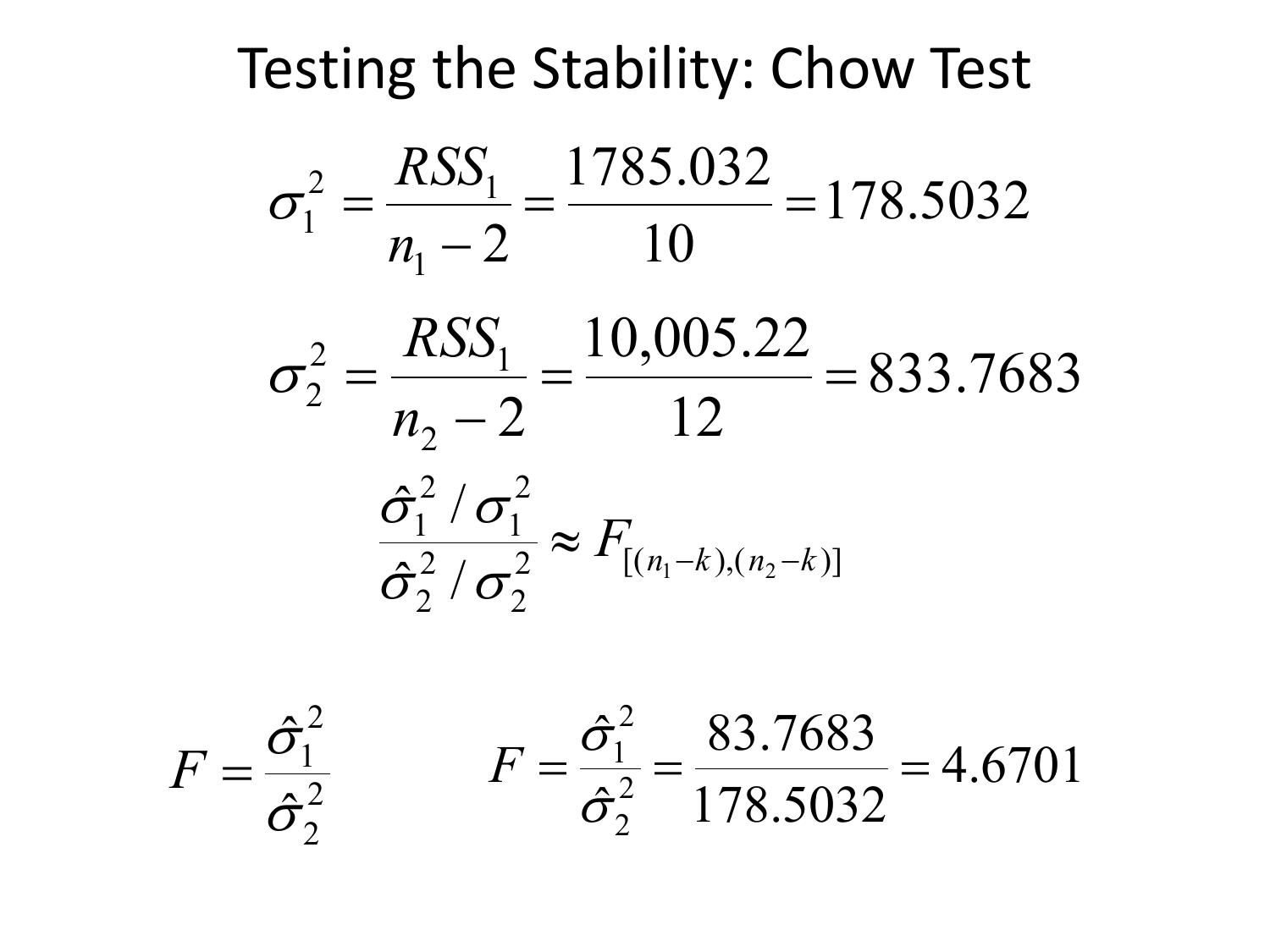Data mining approach

Detecting the presence of unnecessary variables

Suppose we develop a model where we are not sure about  $X_{ki}$ 

$$
Y_i = \hat{\beta}_1 + \beta_2 X_{2i} + \dots + \beta_k X_{ki} + e_{1i}
$$
  
To find that we look at:

- 1. Test the significance of  $\beta_{k}$ ,
- 2. Or we if we are not sure about two random variables then we look at F test

However t test and F test should not be used for model building. In the above **approach we** assume that we know the model.

The approach of starting with a smaller model and step by step expansion of that model is called **data mining**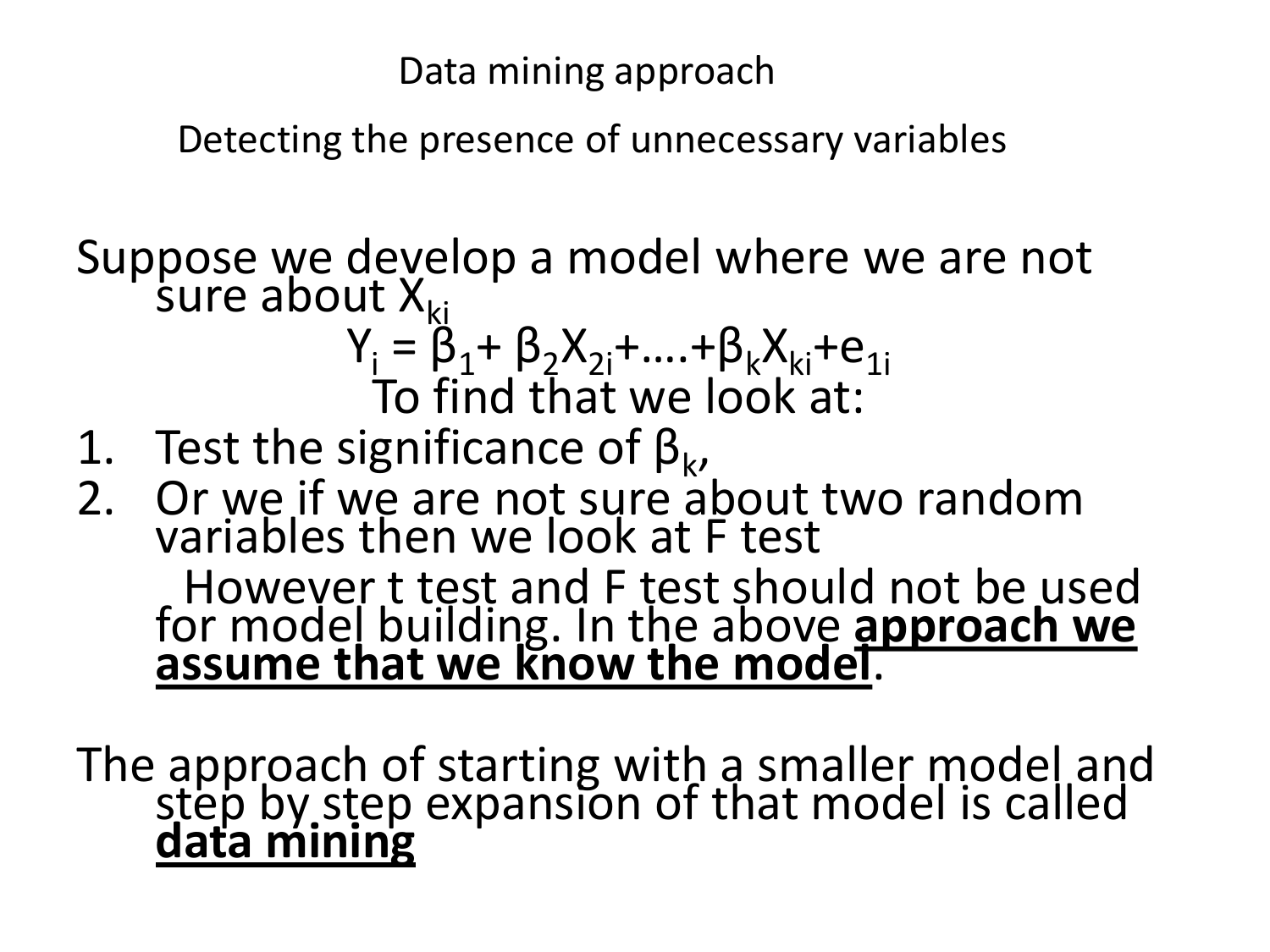### Tests of incorrect functional form and omitted variable

- In practice we never sure that the model adapted is the true model. We look at Signs of estimated coefficients
- Statistical significance
- R squared and adjusted R squared
- F test
- DW statistics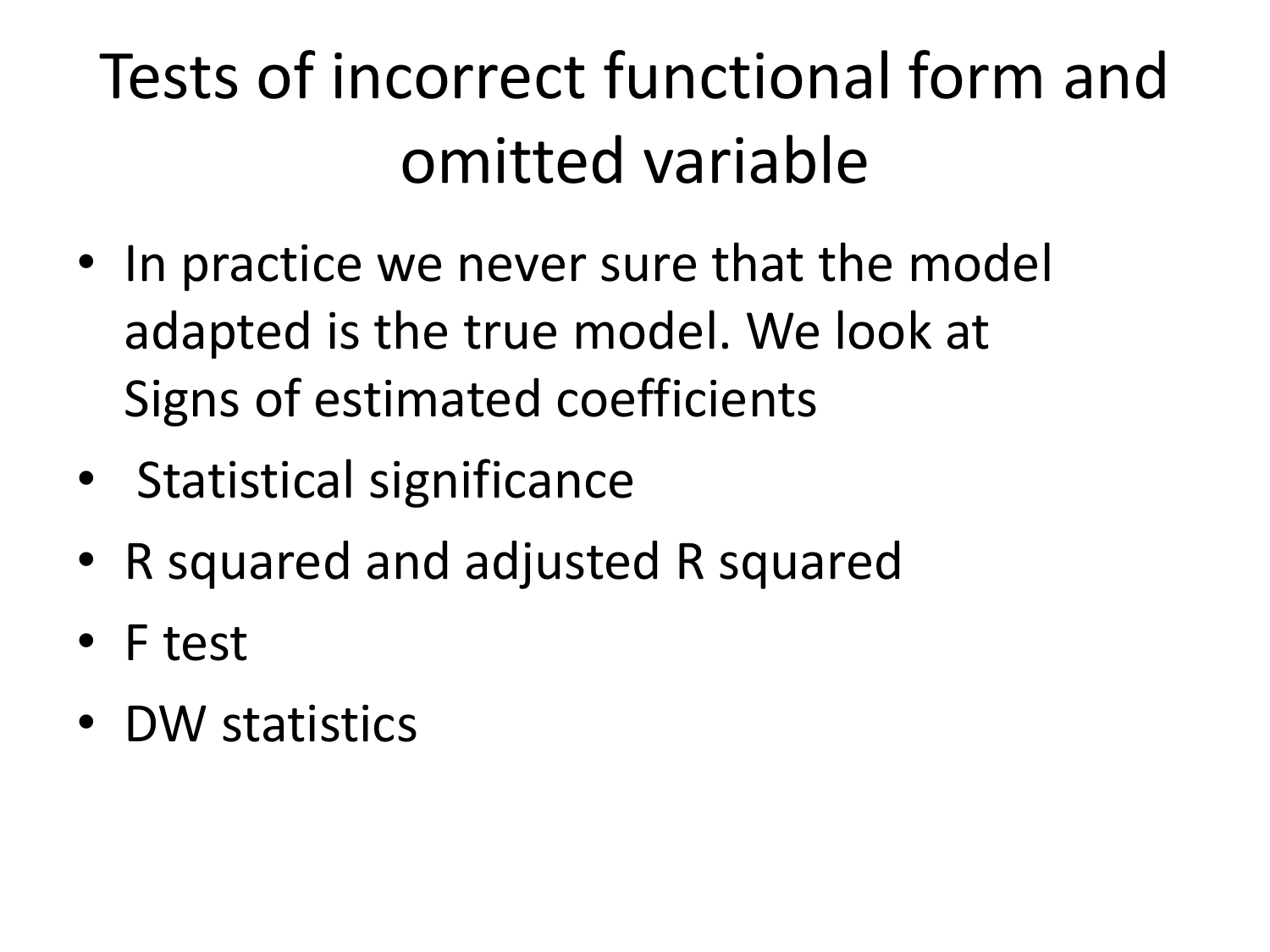## Examination of the residuals

• Examination of the residuals is a good visual diagnostic to detect autocorrelation or heteroscedasiticity and also to detect omitted variable and incorrect functional form

For instance consider cubic cost function

Y<sub>i</sub> = β<sub>1</sub>+ β<sub>2</sub>X<sub>2i</sub>+β<sub>3</sub>X<sup>2</sup><sub>3i</sub>+ β<sub>3</sub>X<sup>3</sup><sub>4i</sub>+e<sub>1i</sub> Suppose researcher estimates  $Y_i = \beta_1 + \beta_2 X_{2i} + \beta_3 X_{3i}^2 + e_{1i}$ An other researcher estimates  $Y_i = \beta_1 + \beta_2 X_{2i} + e_{1i}$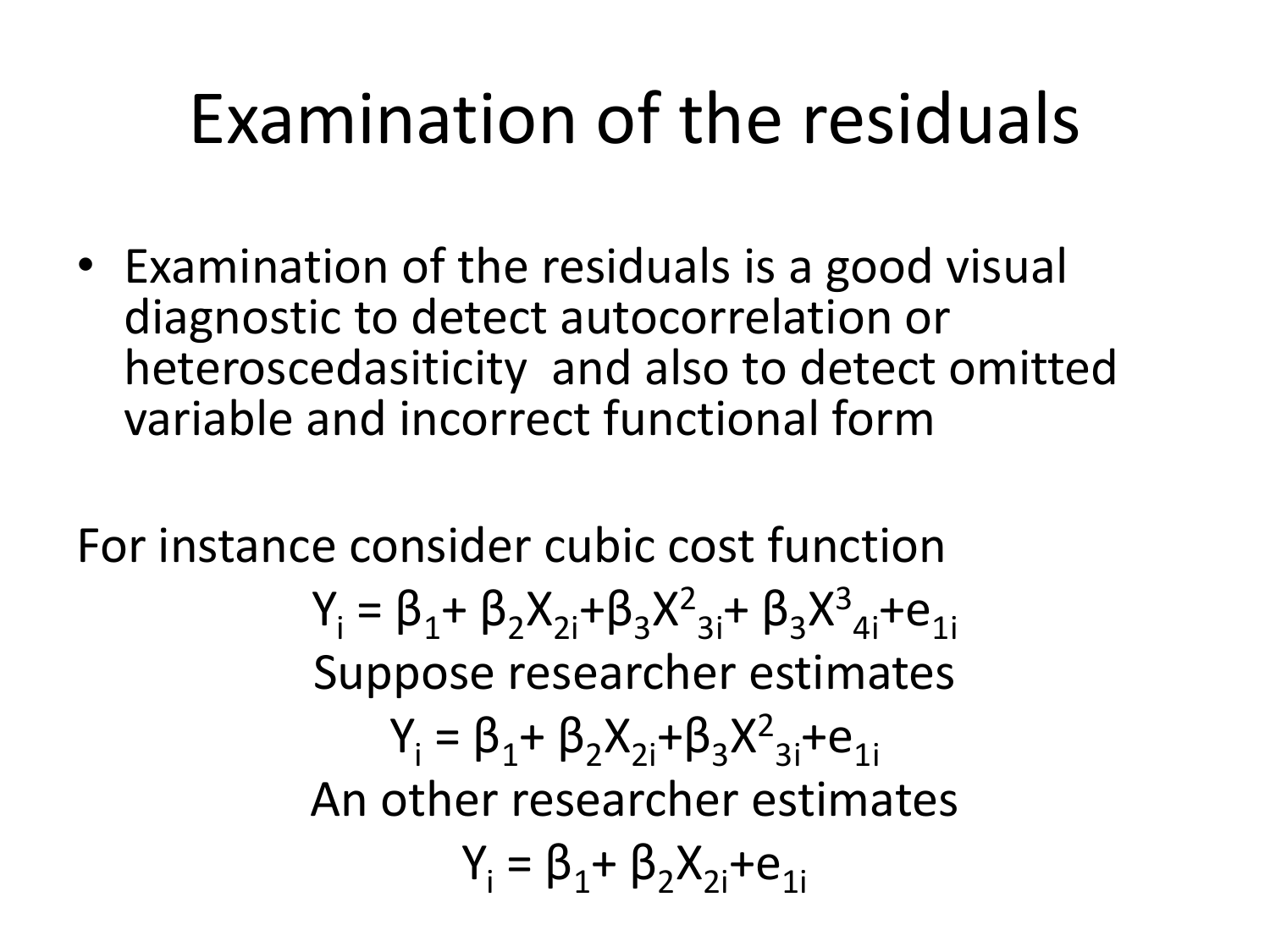### Examination of the residuals

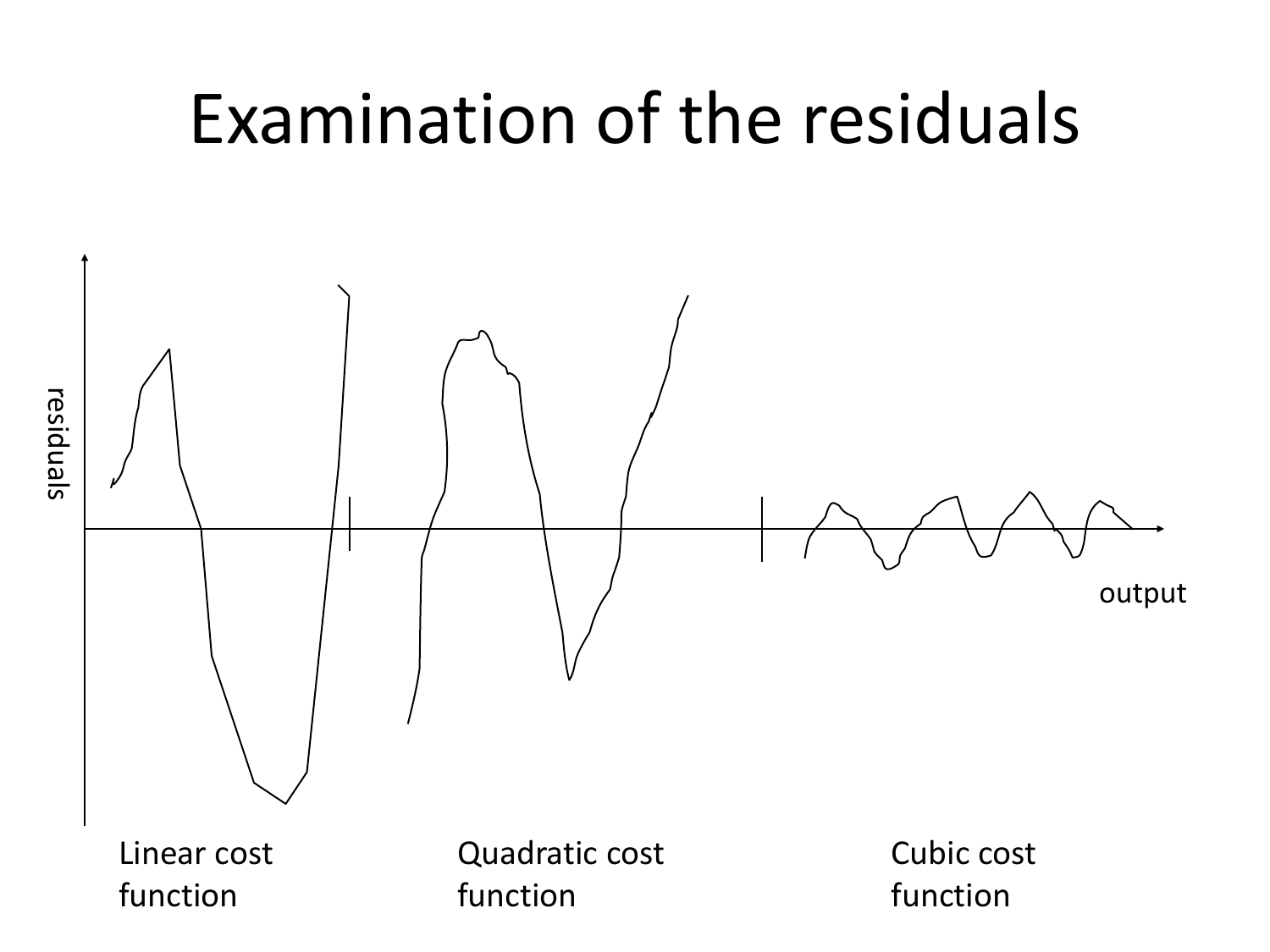### Durbin Watson D statistic

- 1. From the observed data obtain OLS estimates
- 2. If it is believed that the model is mis-specified because it excludes a relevant explanatory variable, say Z, order the residuals according increasing values of Z
- 3. Compute d statistic  $d = \sum_{t=2}^{n} (u_t^{\text{est}} - u_{t-1}^{\text{est}})/\sum_{t=1}^{n} (u_t^{\text{est}})^2$
- 4. From the Durbin Watson tables find out whether estimated d values is statistically significant, then one can accept the hypothesis of model mis-specification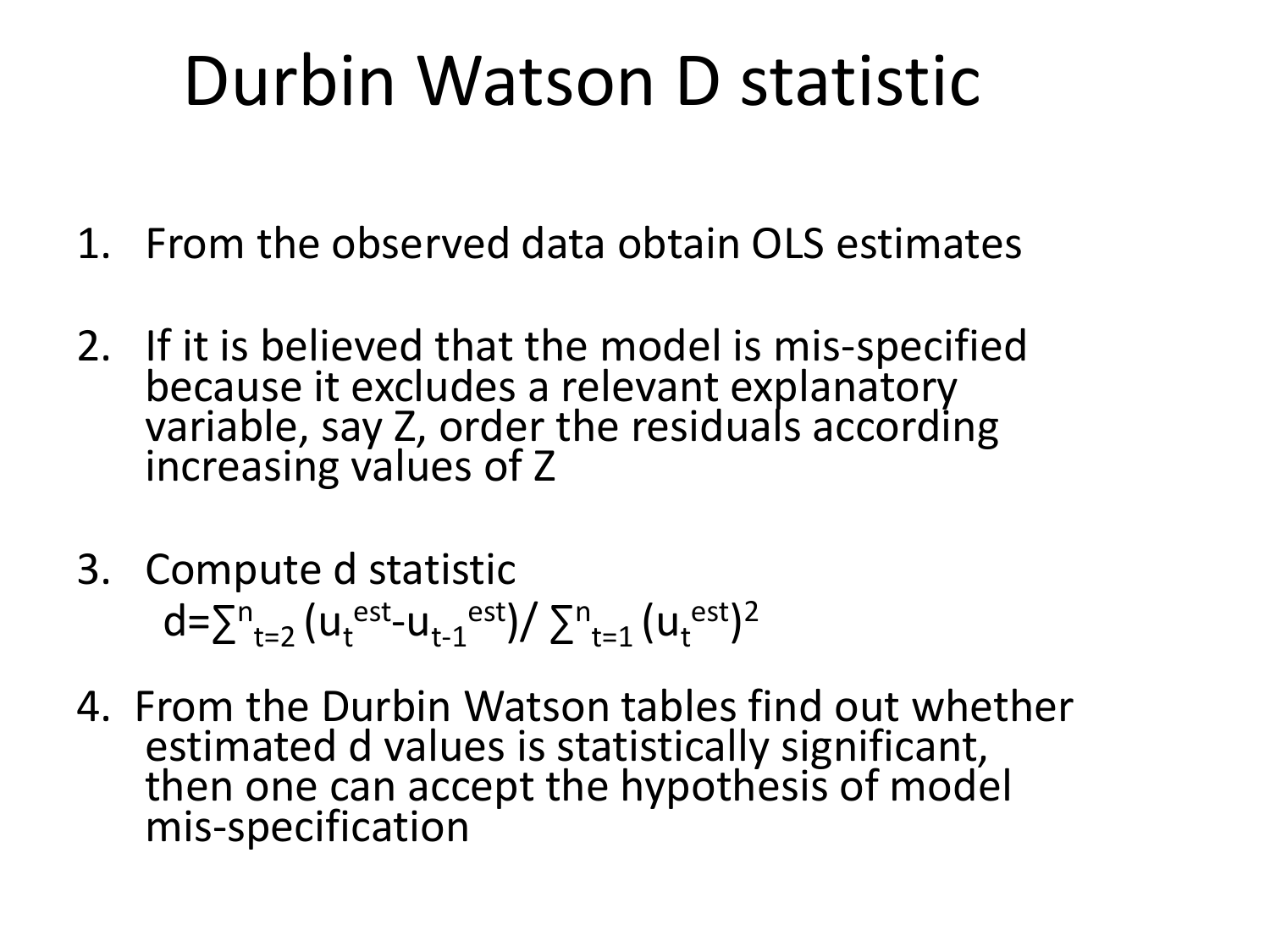#### Ramsey`s RESET (regression specification error test)

### Assume cost function is linear in output where Y total cost and X is the output

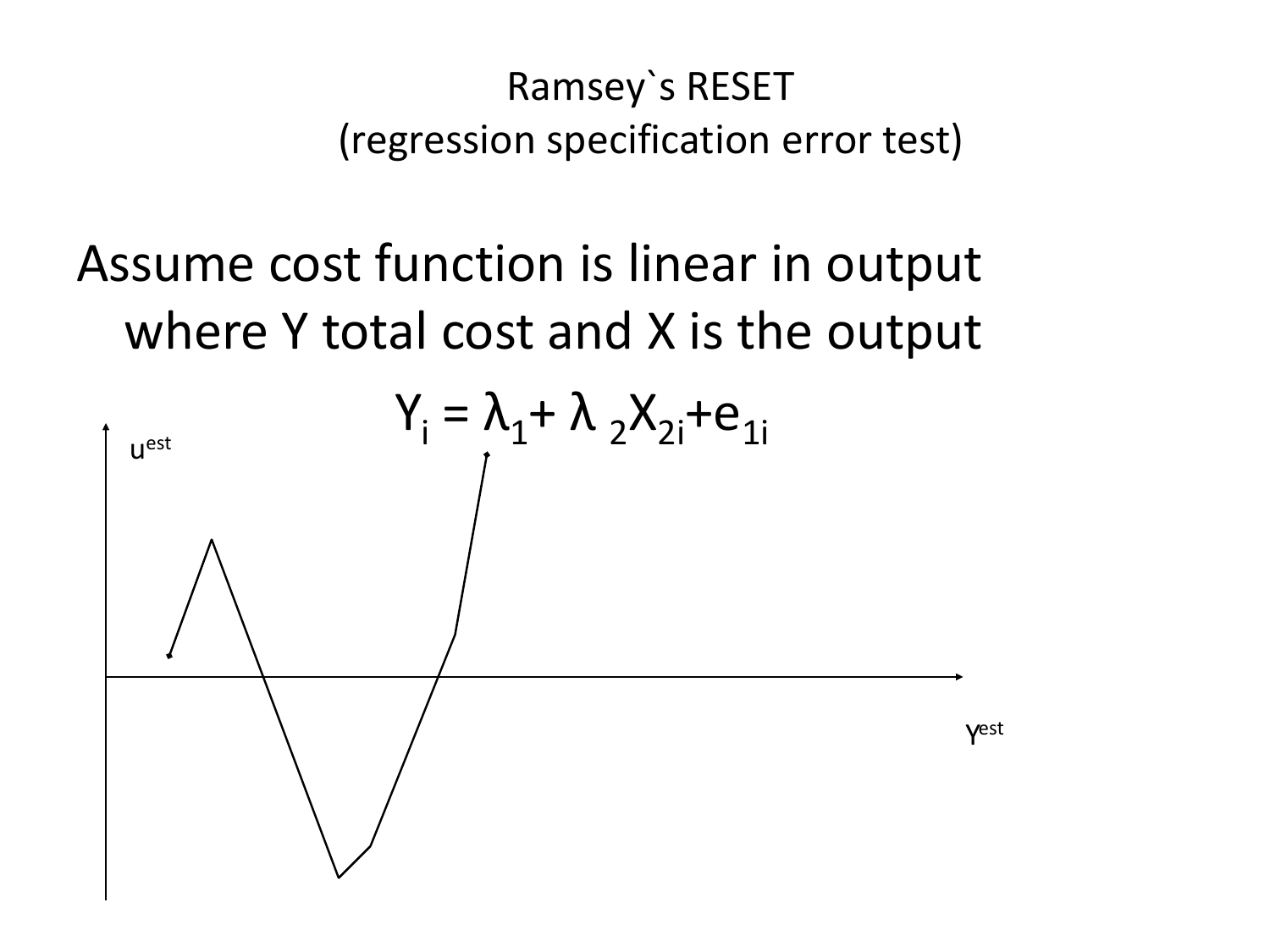### The idea behind RESET test

From the graph one can see that the mean of error term systematically changes with Y. this suggests that if we introduce estimated Y in the form of the regressor then it should increase R squared. And if on the basis of F test increase in R squared is statistically significant then it would suggest that the model is misperceived.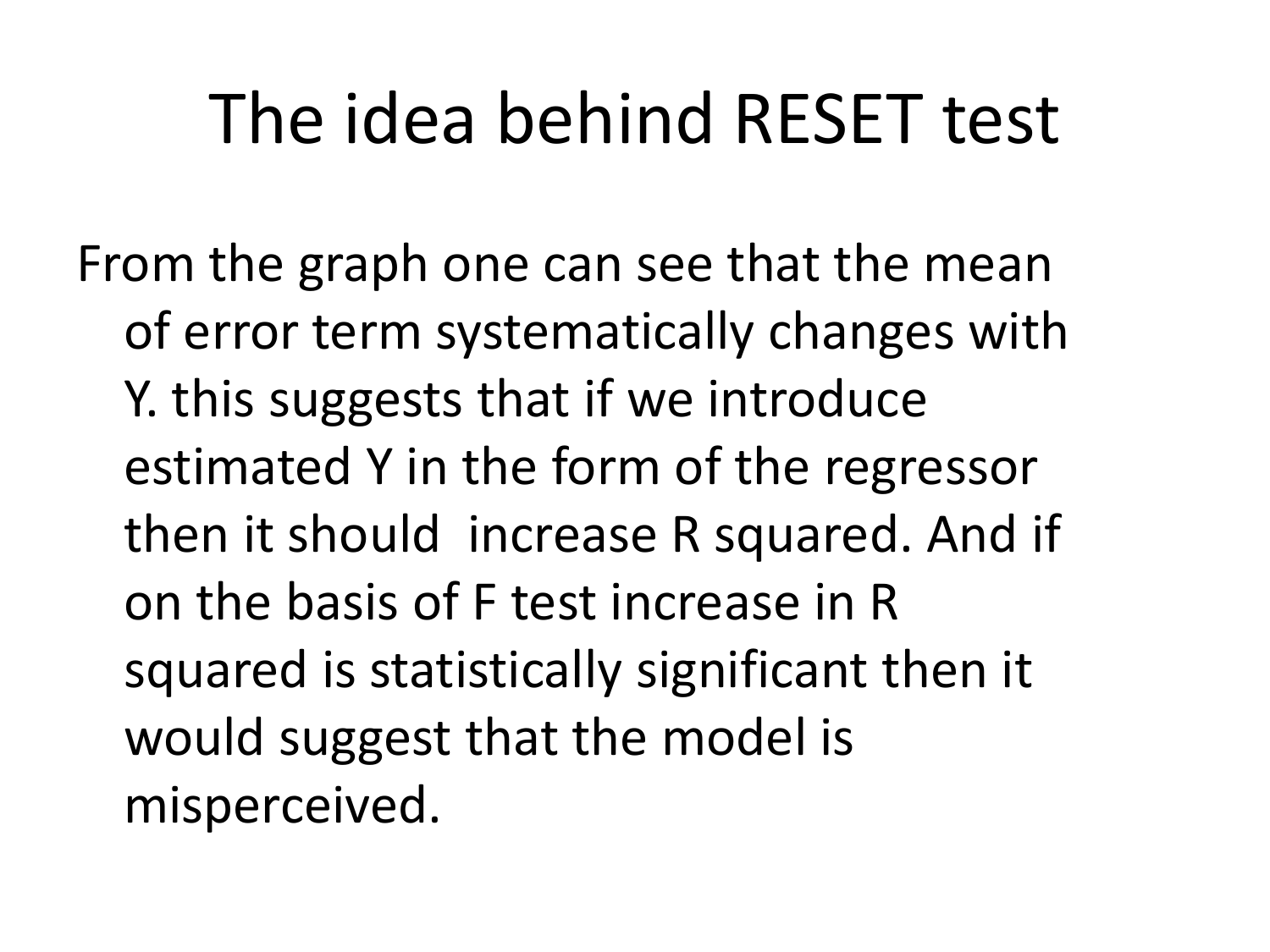### Steps of Reset test

**O** From the chosen model obtain estimated  $Y_i$ 

**O** Rerun the regression introducing the estimated  $Y_i$  thus we run

$$
Y_i = \lambda_1 + \lambda_2 X_{2i} + \lambda_3 (Y^{est})^2 + \lambda_4 (Y^{est})^3 + e_{1i}
$$

**O** let R<sup>2</sup> obtained from the above model be  $R^2_{new}$  and from previous model  $R^2$ <sub>old.</sub> Then we use F test

 $(n$  – number of parameters in new model  $\frac{(1 - R_{new}^2)}{1 - R_{new}^2}$ number of new regressors  $F = \frac{(R_{\text{new}}^2 - R_{\text{old}}^2)}{1 - R_{\text{new}}^2}$  :  $\frac{(1 - R_{\text{new}}^2 - R_{\text{old}}^2)}{1 - R_{\text{new}}^2}$ old 2 new −  $=\frac{(R_{new}^2 - R_{old}^2)}{1 - R_{old}^2}$  =  $\frac{(1 - R_{new}^2 - R_{old}^2)}{1 - R_{old}^2}$ *n*  $R_{\mathit{new}}^{2}$ 

**O** If the computed F value is significant, say, at 5 percent level, one can accept the hypothesis that the model is mis-specified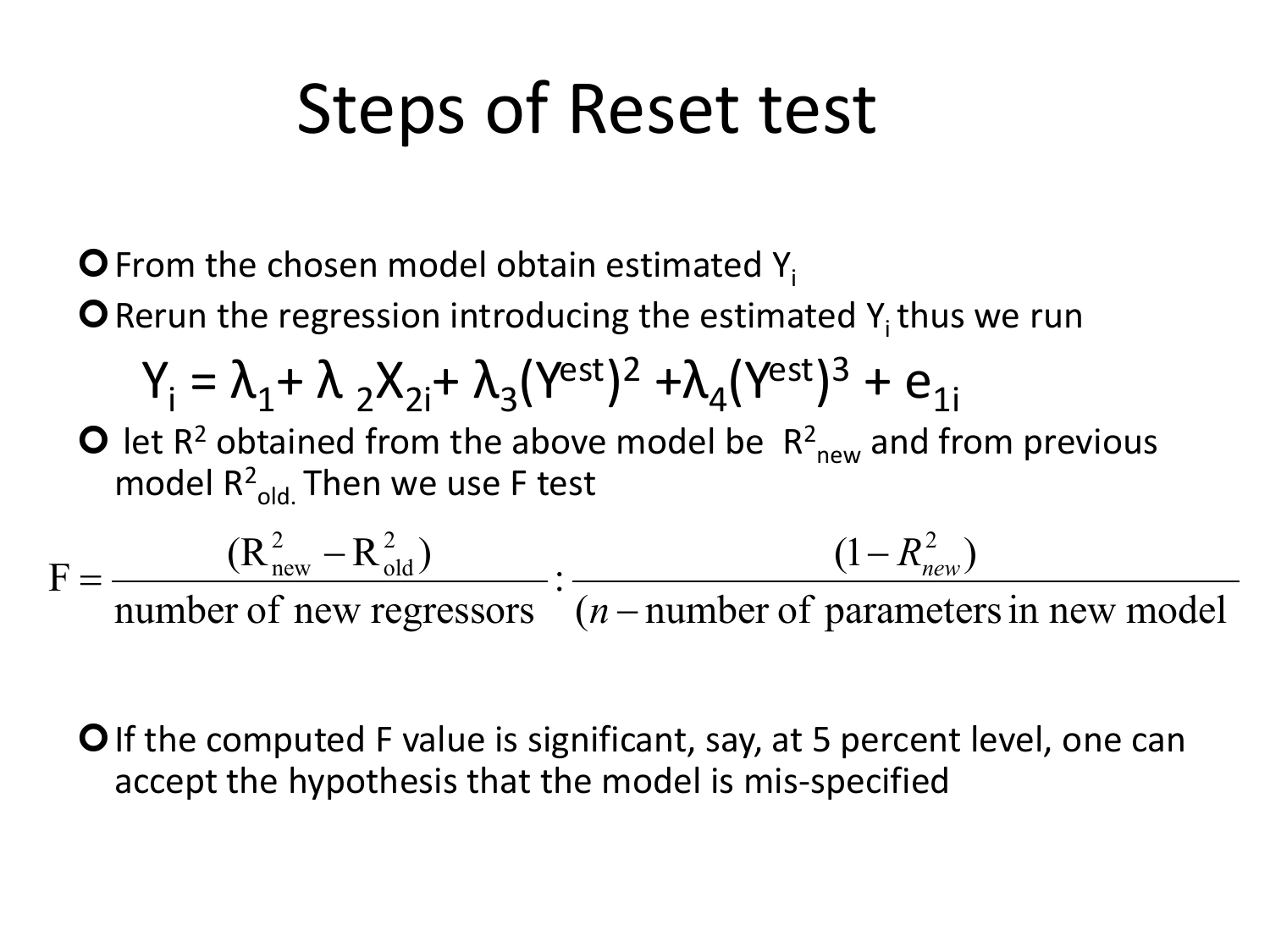## LM test for adding the variables

- **OEstimate the restricted regression by OLS and obtain the** residuals, uest
- OIf in fact the unrestricted regression is the true regression, the residuals obtained from the restricted regression should be related to the squared and cubed output terms, that is  $X^2$ <sub>i</sub> and  $X^3$ <sub>i</sub>
- ORegress the e<sup>est</sup> on all regressors

$$
e^{est}_{1i} = \lambda_1 + \lambda_2 X_{2i} + \lambda_3 X^2 + \lambda_4 X^3 + v
$$

**OFor large sample** 

- $On R<sup>2</sup>~$  chi squared distribution with (number of restrictions)
- OIf the Chi squared value obtained exceeds critical chi squared value at the chosen level of significance we reject the restricted regression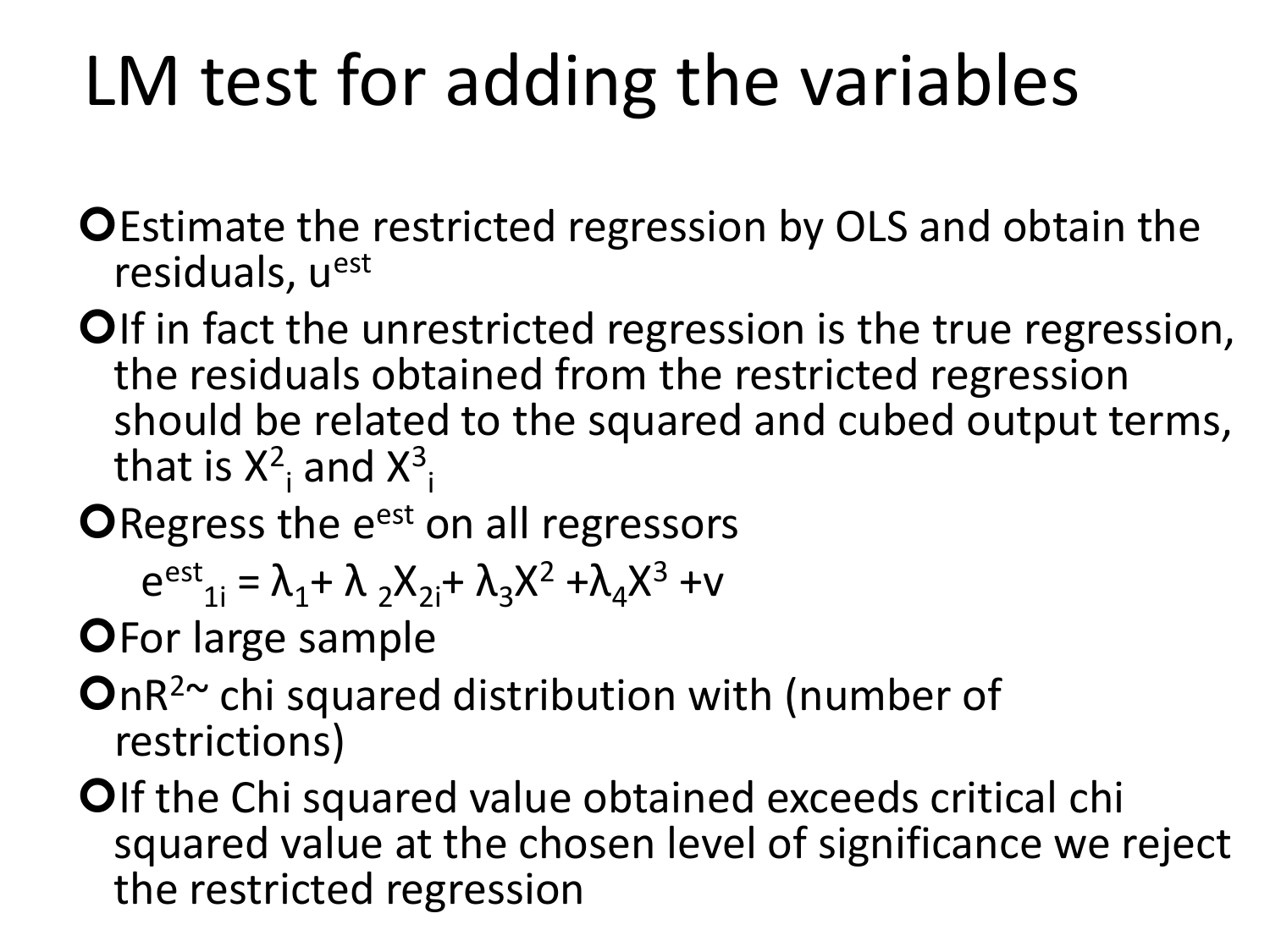### Errors in measurement of dependent variable

Y\*=α+βX<sub>i</sub>+e<sub>i</sub>

Y\* - permanent income X- current income

Y\*=Y<sub>i</sub>+u<sub>i</sub>

Y\*=(α+βX<sub>i</sub>+e<sub>i</sub>)+u<sub>i</sub>

v=e<sub>i</sub>+u<sub>i</sub>

Errors in measurement of dependent variable give unbiased estimates however with larger estimated variances.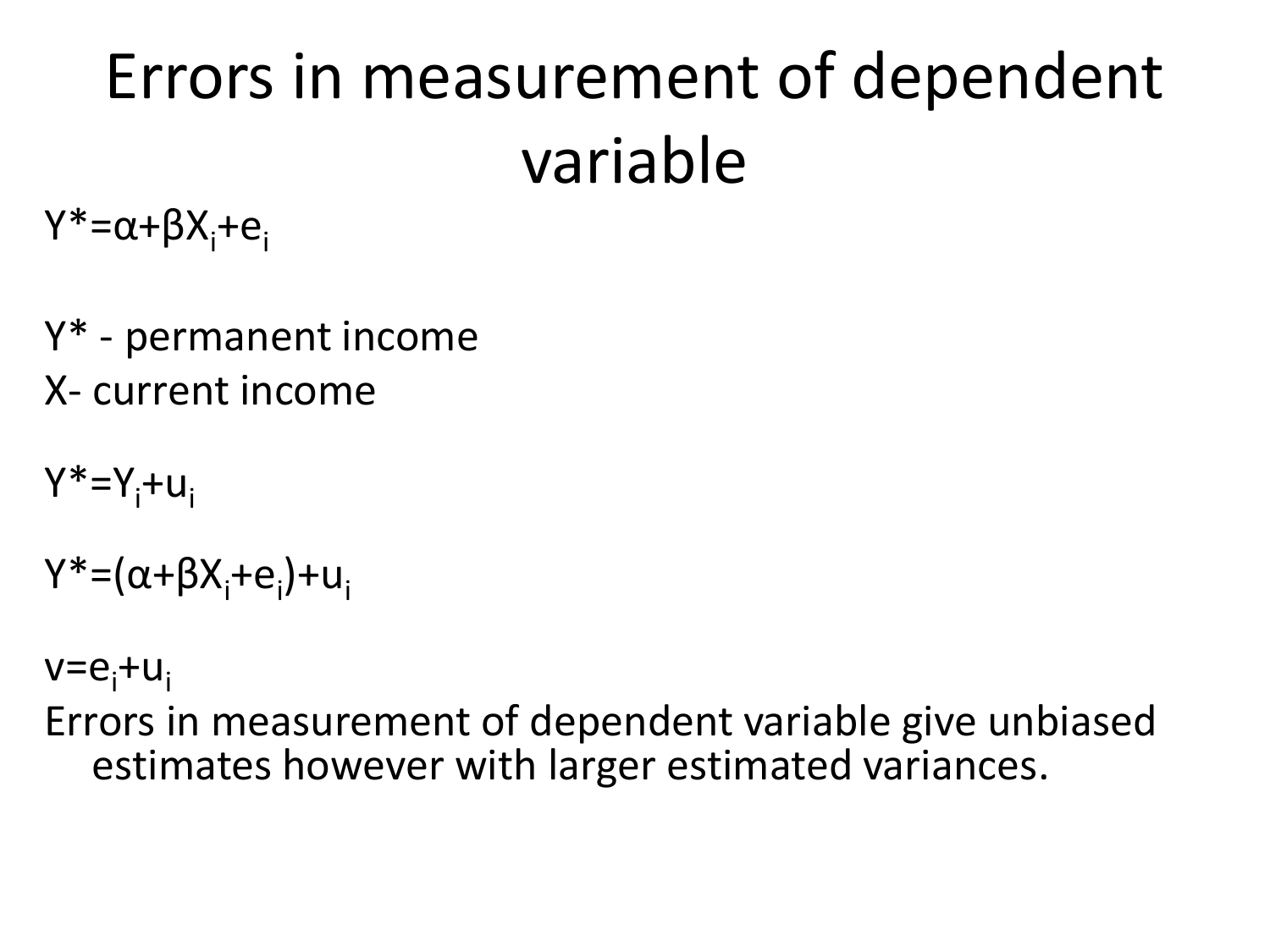# Errors in independent variable

Y<sub>i</sub>=α+ βX\*<sub>i</sub>+e<sub>i</sub>  $Y_i$  – current consumption expenditure X<sup>\*</sup><sub>i</sub>- permanent income

 $X_i = X^* + w_i$ 

Y\*=(α+ βX<sub>i</sub>+e<sub>i</sub>)+w<sub>i</sub>

v=e<sub>i</sub>+βw<sub>i</sub>

Errors in measurement of independent variable give both biased estimates and inefficient estimates